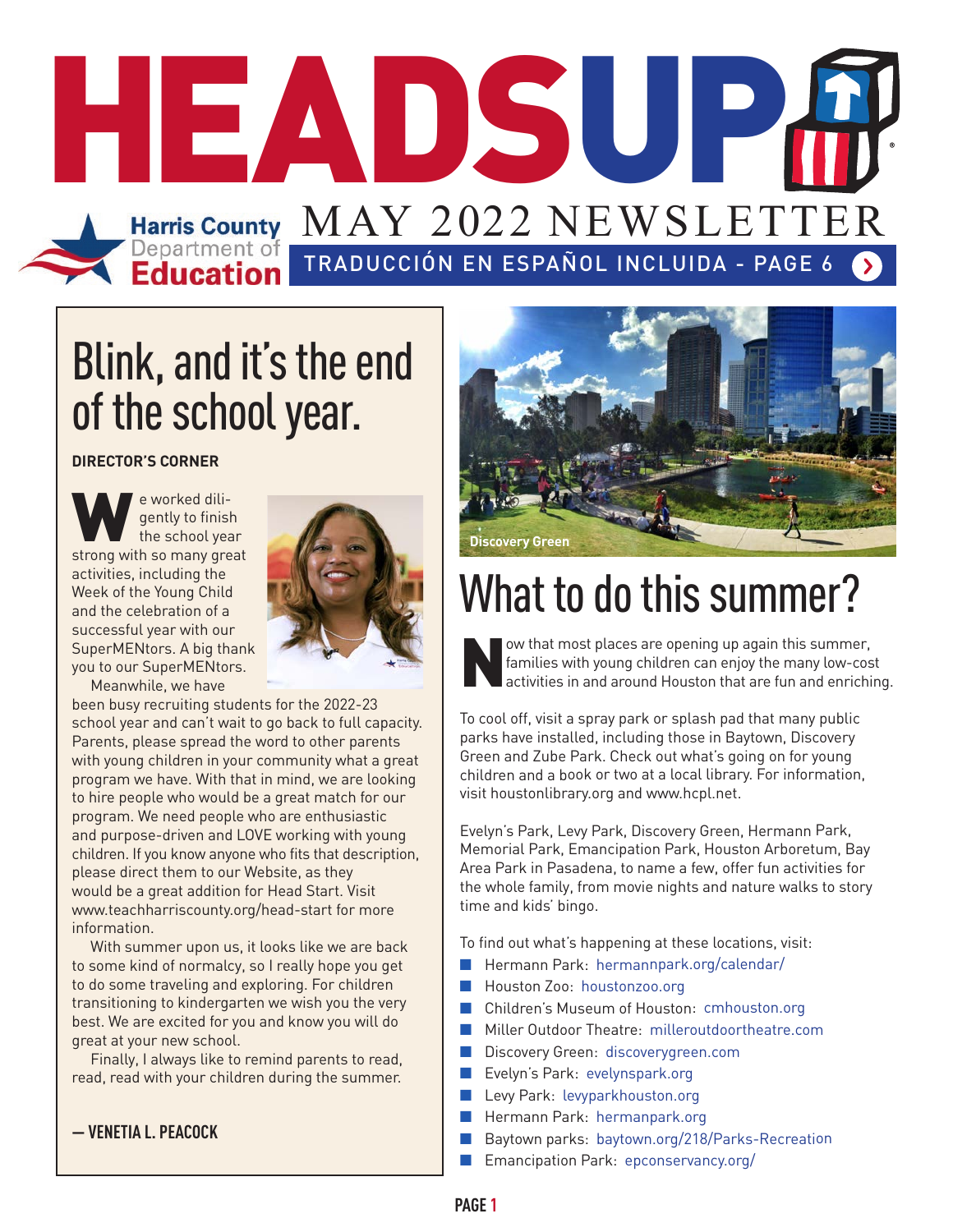

## Week of Young Child event celebrates creativity and outdoors

The community of Baytown<br>
celebrated the Early Head<br>
Start program during the<br>
Week of the Young Child with an celebrated the Early Head Start program during the Week of the Young Child with arts, crafts, reading, music and movement designed around Barney Saltzberg's book "Beautiful Oops."

The April 7 event was created to promote creativity and fine motor skills for children up to 3 years-old under the book's premise that mistakes are an adventure in creativity. The goal was to stimulate a child's senses, their physical and socialemotional development and encourage family bonding and community connections in the context of Baytown's open spaces, arts and culture.

First3Years is a grant partner on the project, which is meant to encompass the priorities of THRIVE (Tool for Health and Resilience in Vulnerable Environments), a framework that enables communities to determine how to improve health and safety and promote health equity.

# Don't leave check-ups and immunizations to the last minute

Parents are reminded to get pediatric check-ups and immunizations out of<br>the way as early as possible this summer in time for the start of school in<br>August. All students should be up to date with their immunizations<br>accord the way as early as possible this summer in time for the start of school in August. All students should be up to date with their immunizations according to their age prior to starting the Head Start program and have had a physical check-up by the 90th day of school.

Immunizations, health related accommodations, a completed TB questionnaire and a current Individual Care Plan and Asthma Action Plan, if applicable, must be cleared in order for a child to be enrolled in Head Start or Early Head Start. If a child does not have clearance they will not be able to start in the program. Family Services Providers will work with families to make sure these are not barriers and help them identify medical and dental providers, as well as emergency medical care.

"Our number one priority is our students' health," said Jasmine Imo, Manager of Health and Family Services. "We want to make sure that all students are up to date with their immunizations to prevent them from becoming ill, as well as maintaining a healthy school environment for all students and staff."

Ensuring all students are up to date with their health records is a requirement of Head Start. For an immunization schedule and more information, go to Texas Health Steps at **www.hhs.texas.gov.**

# Food Science a success despite restrictions

This year's Food Science Fair was<br>a great success, though it was a<br>little different due to COVID<br>restrictions. Designed to promote a great success, though it was a little different due to COVID restrictions. Designed to promote healthy eating as part of the gardening curriculum, the Food Science Fair called for each student to create a project with their families. Once completed families uploaded video clips and photos documenting their student's experience.

"

In addition, each classroom at every campus created a joint project, allowing students to learn together about a fruit or a vegetable and to create a recipe. Instead of selecting one winner, all the students were acknowledged at the Policy Council's March meeting.





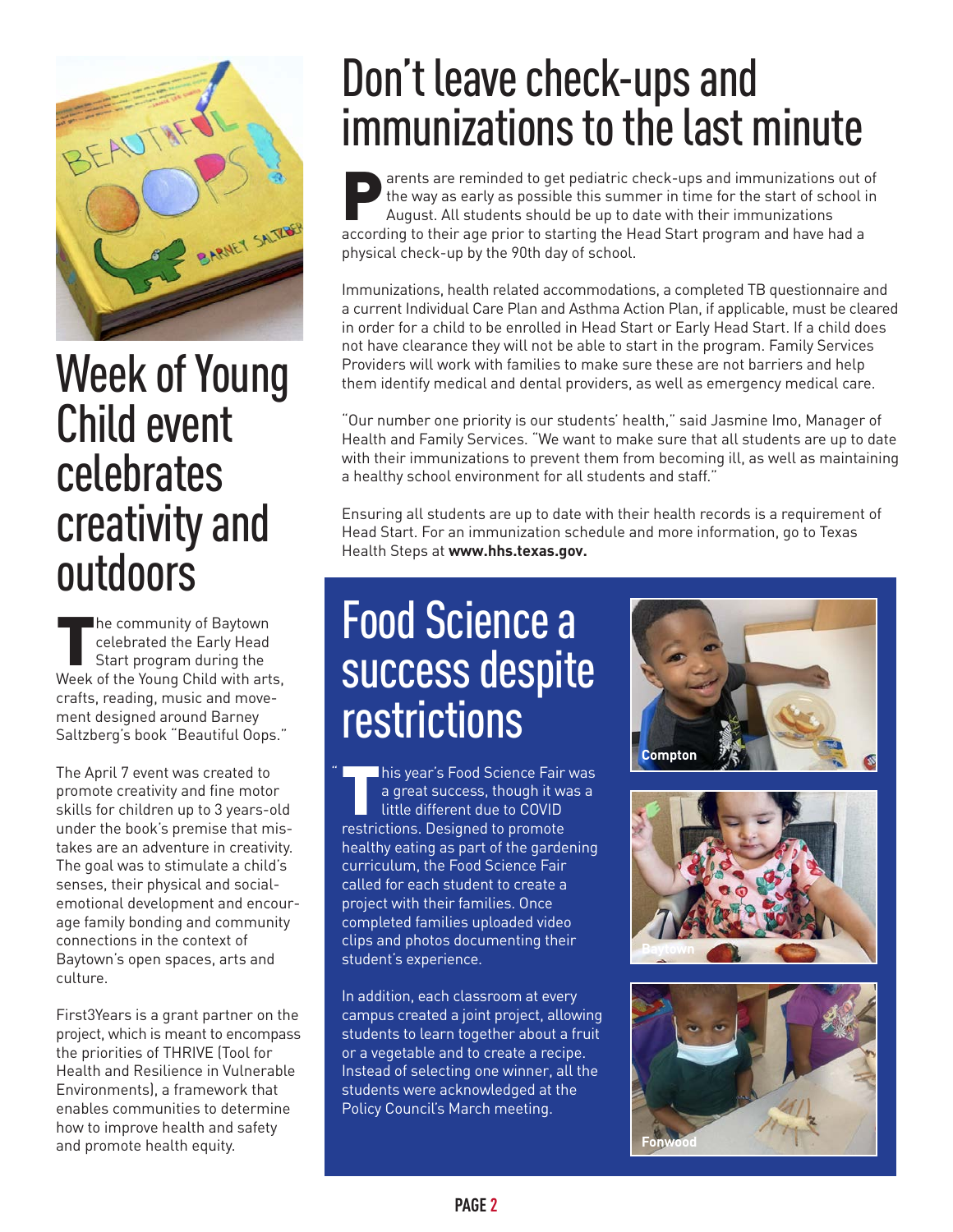# APPLY NOW slots available at all campuses

For more information, visit www.hcde-texas.org.

s an assistant in the after<br>school program at Kool K<br>Day Care, Sylvia Vasques<br>was convenient to have her son school program at Kool Kids Day Care, Sylvia Vasques said it was convenient to have her son Jayden in day care where she worked, but having him in one of Kool Kids' Early Head Start slots has been a bonus. She said the enriching curriculum, high teacher-student ratio and family support has allowed Jayden, now 2, to blossom and has been helpful for her.

"Jayden has grown so much with Early Head Start – they taught him how to play, how to sing – to paint," Vasques said. "His mind has been opened to a different world, and I can say my son is way ahead of what my two older children were doing at this age."

Vasques, a single mom, said she also has learned a lot about child development since Jayden has been in the program and received help getting formula, wipes and diapers.

"That made a big difference," she said.

Angelia Speegle, said all three of her children, including her youngest 5 year-old Mariyah, who attends Channelview, have thrived in Head Start. She said the teachers are friendly and responsive, and the program catered to her older son's special diet.

"It's an amazing campus – the children advance so much socially and educationally," Speegle said.

Speegle, Channelview's Policy Council Representative, said the administration is responsive to the needs of the campuses.

Both parents were eager to spread the word about Head Start programming, whether it's through Kool Kids in Pasadena, with slots under the Early Head Start-Child Care Partnerships, Early Head Start or traditional campuses like Channelview.

"I would definitely recommend it to any parents," Speegle said.

Jasmine Imo, Manager of Health and Family Services, said Early Head Start and Head Start not only offer a high quality education for children, but also offer other supports and resources for families so that children will be successful – academically, socially and emotionally.

HCDE Head Start Senior Director Venetia L. Peacock urged parents and staff to spread the word about Head Start and all the great things they do for children and families

## Parents have vital role in transition

П

Ī.

**Whether it's moving on to kin-**<br>dergarten or moving up fron<br>may be running high as children and dergarten or moving up from Early Head Start, emotions parents anticipate transitioning to the next stage. Instructional Coach Ruby Blue said Head Start has laid the ground work for students to transition successfully from one learning environment to the next. Now with summer on the horizon, it's up to parents to continue preparing their child for the new experiences ahead.

Blue had these tips for parents to help support their child:

- Read books together about moving to a new classroom and making new friends.
- $\blacksquare$  Visit the new school or classroom beforehand.
- $\blacksquare$  Develop a calm and confident routine at drop-off and reassure your child about pick-up.
- $\blacksquare$  Discuss any concerns your child might have with them.
- $\blacksquare$  Be enthusiastic and excited about what's coming next.







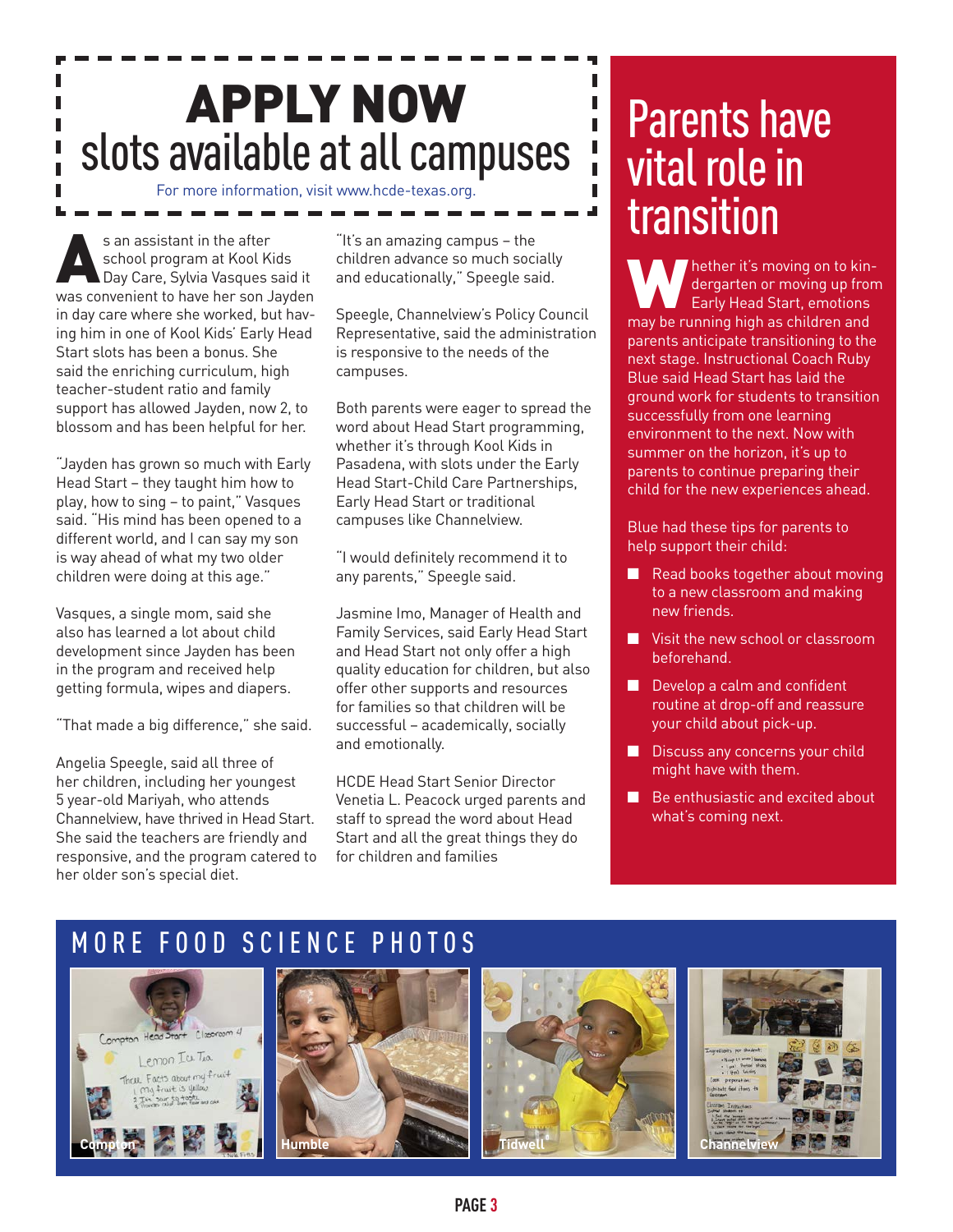### Campuses thrive with support of close-knit community

Ike all HCDE Head Start campuses,<br>J.D. Walker in Baytown offers a<br>strong curriculum that prepares<br>students for kindergarten But being at J.D. Walker in Baytown offers a strong curriculum that prepares students for kindergarten. But being at the heart of a tight-knit community with a park on the doorstep and caring seniors who help put on special events really does make the campus a special place, according to Campus Manager Lisa Wells.

"It's great being near a big beautiful park to go on nature walks and have different activities," Wells said of Edna Mae Washington Park.

Because the campus is housed in the J.D. Walker Community Center, which also offers activities for seniors, there are opportunities to join forces for Easter egg hunts and holiday celebrations. Wells said it's a win-win for the seniors and the children.

Named in honor of long-time resident, community leader and educator Jefferson D. Walker, the community center has served residents since 1978 and provides programs for all ages, including Head Start.



Currently J.D. Walker has 46 students ages 3 to 5, who are served by seven teachers, a cook, a custodian, Manager, Assistant Manager and a Family Services Provider. There is a shaded playground outside and of course the park. Wells said close communications between parents and staff, despite the limitations of COVID, and a multi-cultural teaching staff also make the campus a special place that allows children to blossom.

Like J.D. Walker, John. G. Jones Learning Center in Barrett Station is situated within a tight-knit and supportive community. So much so, that Site Director Agnes Hearon, said she doesn't have to recruit parents. Rather they come by word of mouth.

The campus offers child care services for students from 6 weeks to 5 years. It also offers before and after school and summer programming for students up to 12 years. The campus partnered with Head Start 5 years ago, the first in the Child Care Partnership program, and has nine Early Head Start slots for infants and toddlers.

Even though the campus is housed in a Masonic Lodge, it meets all the needs of the staff and students, which number around 35 during the day and 12 before and after school. There is a playground and portable garden, allowing for outdoor learning. The Masons meet in the evenings after 6 p.m. and on weekends.







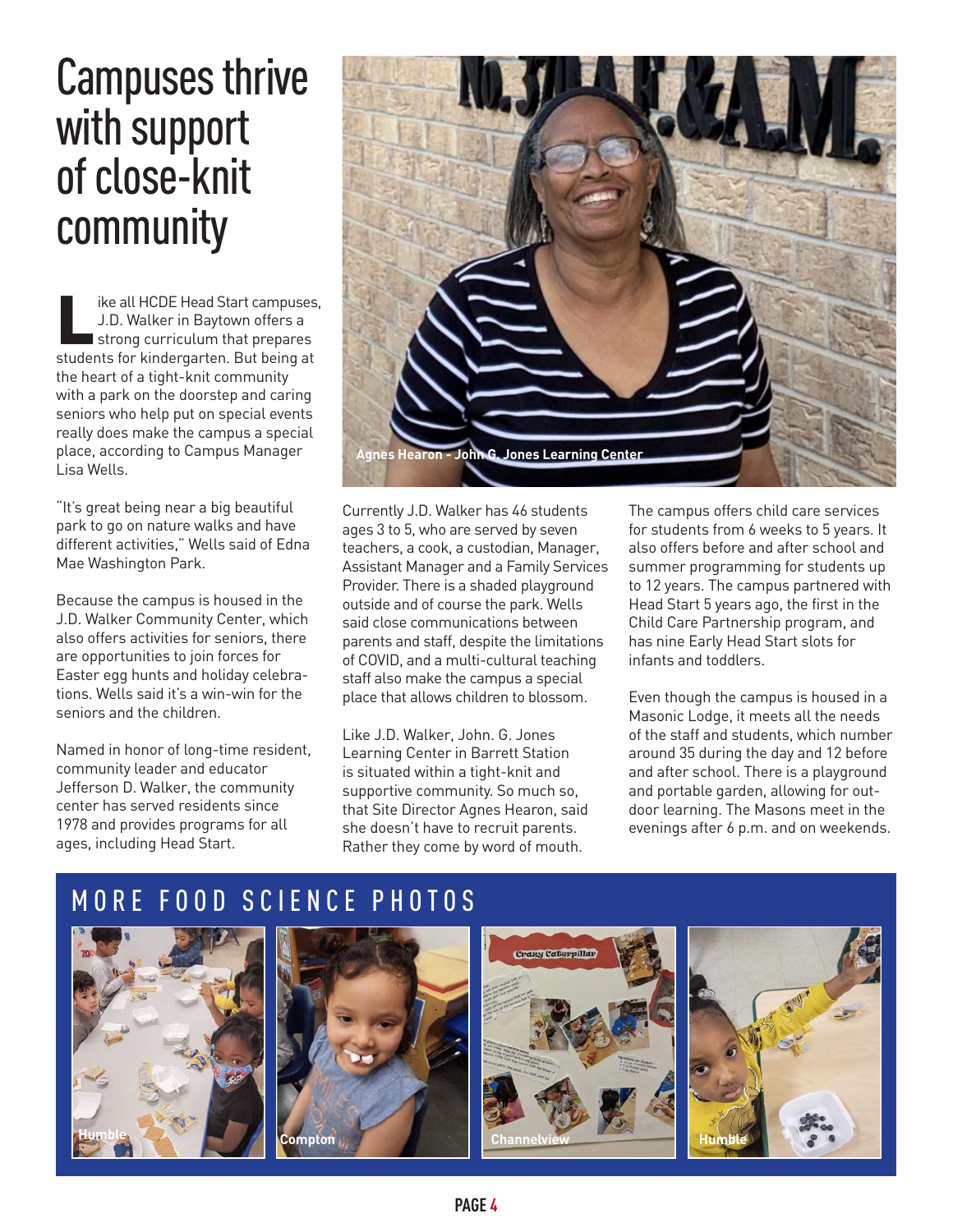# Barrett Station moves forward with EHS services

Barrett Station is preparing to open<br>in-person services for summer schitters its temporary location starting Jun<br>Meanwhile, planning is moving forward of in-person services for summer school at its temporary location starting June 14. Meanwhile, planning is moving forward on the new building that will be added to the existing campus, enabling Barrett Station to offer an Early Head Start program for the first time with 32 slots. EHS remote services started on May 2.

"We have been focusing on recruiting qualified and motivated teachers and family services staff for our youngest students," said Head Start Senior Director Venetia L. Peacock. "This will support our goal of providing high quality educational and family support to our families in the Crosby area."

Coolwood and Humble campus construction projects are also moving forward. The old Coolwood facility has been demolished, and the next stage of clearing the property is getting started.

### MARK YOUR CALENDAR

#### **JUNE**

| 1-9EHS Campuses are Closed |
|----------------------------|
| 10-30 EHS Summer Schedule  |
| <b>(CLOSED FRIDAYS)</b>    |

### **JULY**

| 4-7EHS Campuses are Closed |
|----------------------------|
| 11-28 EHS Summer Schedule  |
| (CLOSED FRIDAYS)           |

#### **AUGUST**

Check with each Campus Manager for details of these and other happenings, as dates may vary for each campus.

# Candidates sought for campus and administrative positions

It takes a special kind of perso<br>to work with children, accord-<br>ing to HCDE Head Start Senior<br>Director Venetia L. Peacock. But t takes a special kind of person to work with children, according to HCDE Head Start Senior if that special person is out there looking for a position, HCDE Head Start needs you.

Candidates should have a good work ethic, a love of working with children, organizational skills and an understanding of customer service.

"Those are the skills that we need people to bring to the table," Peacock said.

In return, there is the promise of a competitive salary, a comprehensive healthcare package, teacher retirement and social security benefits, a school district calendar, financial assistance for further education in child development and an excellent working environment.

"We are looking for people who will make our work place

greater, and we want to let them know, 'these are things we can offer you to enhance your life,'" Peacock said.

Lisa Boone, Assistant Director of Education and Operations, said they are looking for teachers, teaching assistants, substitute teaching assistants, cooks, custodians, and family services providers for campus-based positions and in administration.

"Our work environment is reflective of our commitment to the growth, well-being and success of all children and families we serve," Boone said. "It is also exciting to be a part of an organization named as a Houston Chronicle Top Workplace three years in a row!"

Boone encouraged Head Start parents to apply. She said hiring parents is a way to demonstrate that Head Start values the important role parents play in their child's development.

**Job fairs are scheduled for June 16 and July 26 at the HCDE main office (100), 6300 Irvington Blvd., and on June 25 at three locations: HCDE main office (100), Barrett Station, and La Porte Head Start Campuses.**

**For more information and to apply for a position, visit www.teachharriscounty.org/head-start**

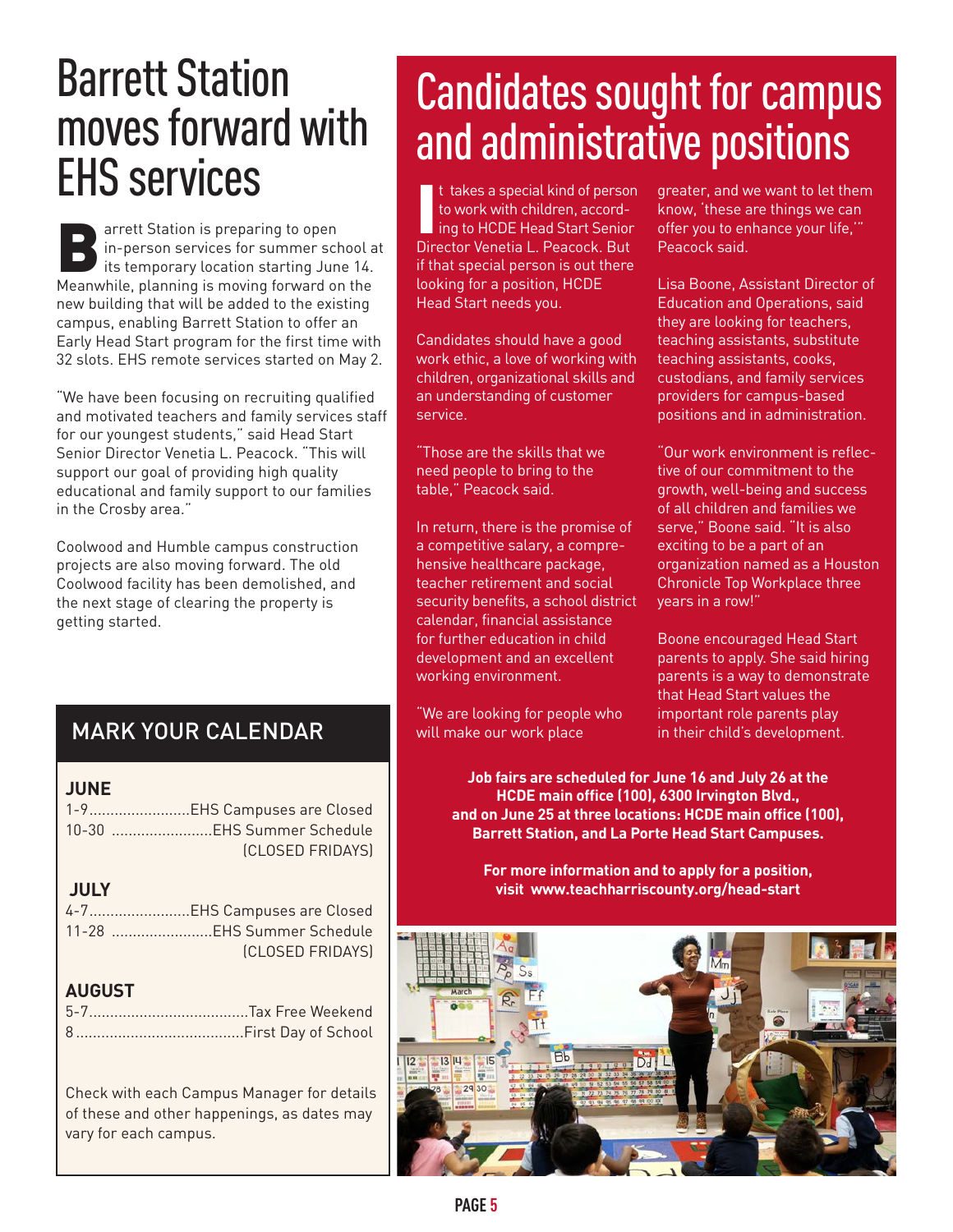# TRADUCCIÓN EN ENGLISH INCLUIDA - PAGE 1 HEADSUP Harris County MAY 2022 NEWSLE

# En un abrir y cerrar de ojos ya estamos en el final del año escolar

**RINCÓN DEL DIRECTOR** 

emos trabajado con<br>
diligencia para terminar<br>
año escolar con fuerza c<br>
tantas actividades estupendas, diligencia para terminar el año escolar con fuerza con incluyendo la Semana del Niño Pequeño y la celebración de un año exitoso con nuestros SuperMENtores. Un gran agradecimiento a nuestros SuperMENtores.



Mientras tanto, hemos estado

ocupados reclutando estudiantes para el año escolar 2022-23 y estamos ansiosos por volver a la capacidad plena. Padres, por favor hagan correr la voz a otros padres con niños pequeños en su comunidad sobre el gran programa que tenemos. Con eso en mente, estamos buscando contratar a personas que serían una excelente opción para nuestro programa. Necesitamos personas que sean entusiastas y tengan un propósito y que AMEN trabajar con niños pequeños. Si usted conoce a alguien que se ajuste a esa descripción, por favor diríjalo a nuestro sitio web, ya que sería una gran incorporación para Head Start. Visite www.teachharriscounty.org/head-start para más información.

 Con el verano sobre nosotros, parece que estamos de vuelta a algún tipo de normalidad, así que realmente espero que puedan viajar y explorar. A los niños que pasan a kínder les deseamos lo mejor. Estamos emocionados por ustedes y sabemos que les irá muy bien en su nueva escuela.

 Finalmente, siempre me gusta recordar a los padres que lean, lean y lean con sus hijos durante el verano.

**— VENETIA L. PEACOCK**



# ¿Qué hacer este verano?

hora que la mayoría de los lugares vuelven a abrir<br>sus puertas este verano, las familias con niños<br>pequeños pueden disfrutar de las tantas actividad sus puertas este verano, las familias con niños pequeños pueden disfrutar de las tantas actividades de bajo costo que hay en Houston y sus alrededores y que son divertidas y enriquecedoras.

Para refrescarse, visite un parque acuático o un chapoteadero que muchos parques públicos han instalado, incluidos los de Baytown, Discovery Green y Zube Park. Consulte las actividades para niños pequeños y un par de libros en una biblioteca local. Para información, visite houstonlibrary.org y www.hcpl.net.

Evelyn's Park, Levy Park, Discovery Green, Hermann Park, Memorial Park, Emancipation Park, Houston Arboretum, Bay Area Park en Pasadena, por nombrar algunos, ofrecen divertidas actividades para toda la familia, desde noches de cine y paseos por la naturaleza hasta la hora de los cuentos y el bingo infantil.

Para saber qué hay en estos lugares, visite:

- Hermann Park: hermannpark.org/calendar/
- Houston Zoo: houstonzoo.org
- n Children's Museum of Houston: cmhouston.org
- **n** Miller Outdoor Theatre: milleroutdoortheatre.com
- **n** Discovery Green: discoverygreen.com
- nEvelyn's Park: evelynspark.org
- Levy Park: levyparkhouston.org
- Hermann Park: hermanpark.org
- nBaytown parks: baytown.org/218/Parks-Recreation
- Emancipation Park: epconservancy.org/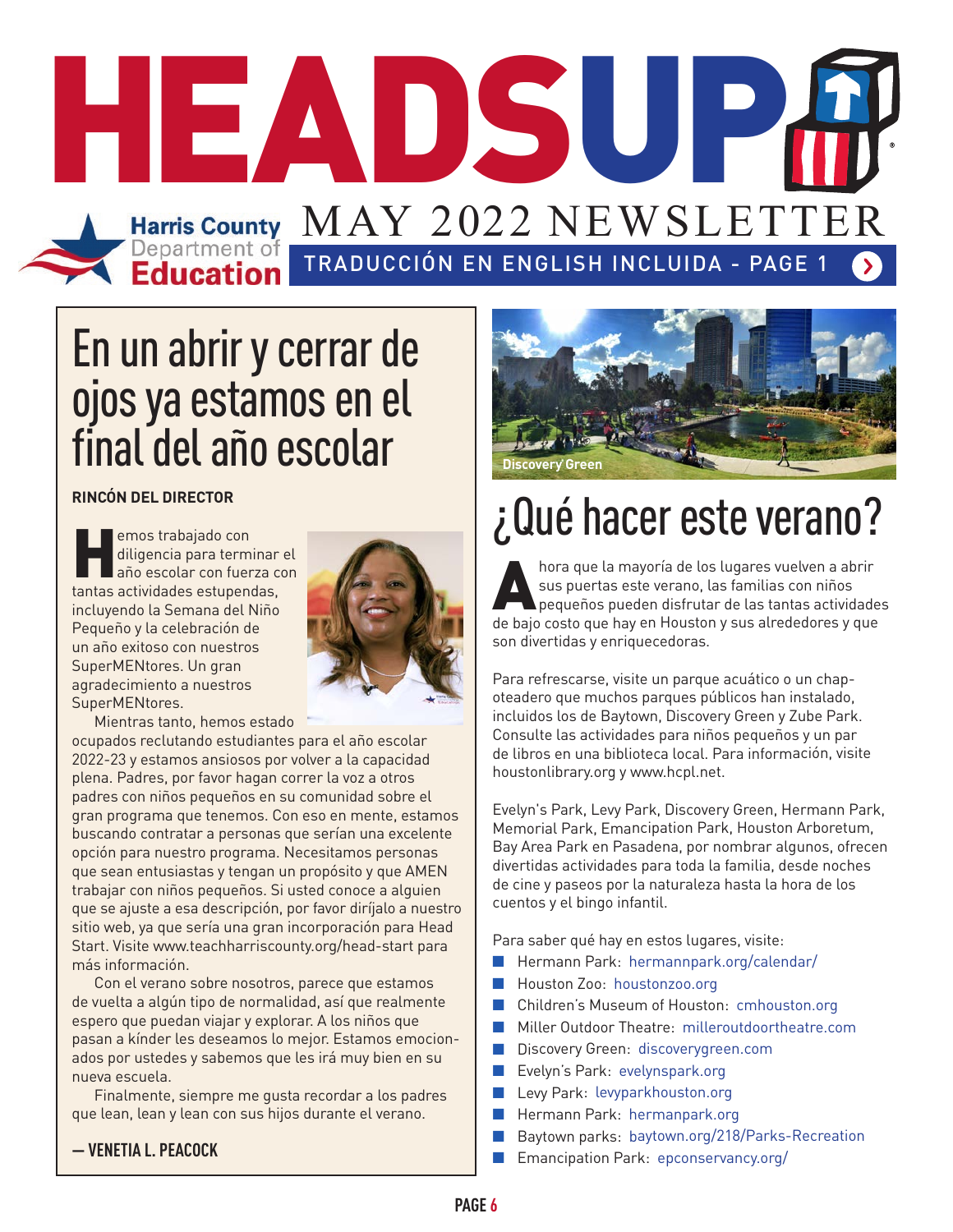

## El evento de la Semana del Niño Pequeño celebra la creatividad y el aire libre

el comunidad de Baytown<br>
celebró el programa Early<br>
Head Start durante la Ser<br>
del Niño Pequeño con artes, celebró el programa Early Head Start durante la Semana manualidades, lectura, música y movimiento diseñados en torno al libro "Beautiful Oops" de Barney Saltzberg.

El evento del 7 de abril se creó para promover la creatividad y la motricidad fina de los niños de hasta 3 años bajo la premisa del libro de que los errores son una aventura en la creatividad. El objetivo era estimular los sentidos de los niños, su desarrollo físico y socio-emocional y fomentar la unión familiar y las conexiones comunitarias en el contexto de los espacios abiertos, las artes y la cultura de Baytown.

First3Years es un socio de la subvención del proyecto, que pretende abarcar las prioridades de THRIVE (Tool for Health and Resilience in Vulnerable Environments), un marco que permite a las comunidades determinar cómo mejorar la salud y la seguridad y promover la equidad sanitaria.

# No deje los chequeos y las vacunas para último momento

Se recuerda a los padres que este verano deben hacer los chequeos pediátricos<br>y aplicar las vacunas lo antes posible, a tiempo para el comienzo de clases en<br>agosto. Todos los estudiantes deben estar al día con sus vacunas y aplicar las vacunas lo antes posible, a tiempo para el comienzo de clases en agosto. Todos los estudiantes deben estar al día con sus vacunas de acuerdo a su edad antes de comenzar el programa de Head Start y deben haberse realizado un chequeo físico para el día 90 de clases.

Las vacunas, las adaptaciones relacionadas con la salud, un cuestionario de tuberculosis completado y un plan de atención individual y un plan de acción contra el asma actualizado, si corresponde, deben ser aprobados para que un niño sea inscrito en Head Start o Early Head Start. Si un niño no tiene la aprobación, no podrá comenzar en el programa. Los proveedores de servicios familiares trabajarán con las familias para asegurarse de que estos no sean obstáculos y les ayudarán a identificar proveedores médicos y dentales, así como atención médica de emergencia. Asegurar que todos los estudiantes estén al día con sus registros de salud es un requisito de Head Start. Para obtener un calendario de vacunación y más información, vaya a Texas Health Steps en **www.hhs.texas.gov.**

# La Ciencia de la Alimentación fue un éxito a pesar de las restricciones

a Feria de Ciencias de la Alimentación de<br>este año fue un gran éxito, aunque fue un<br>poco diferente debido a las restricciones<br>de COVID. Diseñada para promover una alimen este año fue un gran éxito, aunque fue un poco diferente debido a las restricciones de COVID. Diseñada para promover una alimentación saludable como parte del plan de estudios de jardinería, la Feria de Ciencias de la Alimentación requería que cada estudiante creara un proyecto con sus familias. Una vez completado, las familias subían vídeos y fotos que documentaban la experiencia de sus estudiantes.

Además, cada aula de cada campus creó un proyecto conjunto, permitiendo a los estudiantes aprender juntos sobre una fruta o una verdura y crear una receta. En lugar de seleccionar a un ganador, todos los estudiantes recibieron un reconocimiento en la reunión de marzo del Consejo de Políticas.





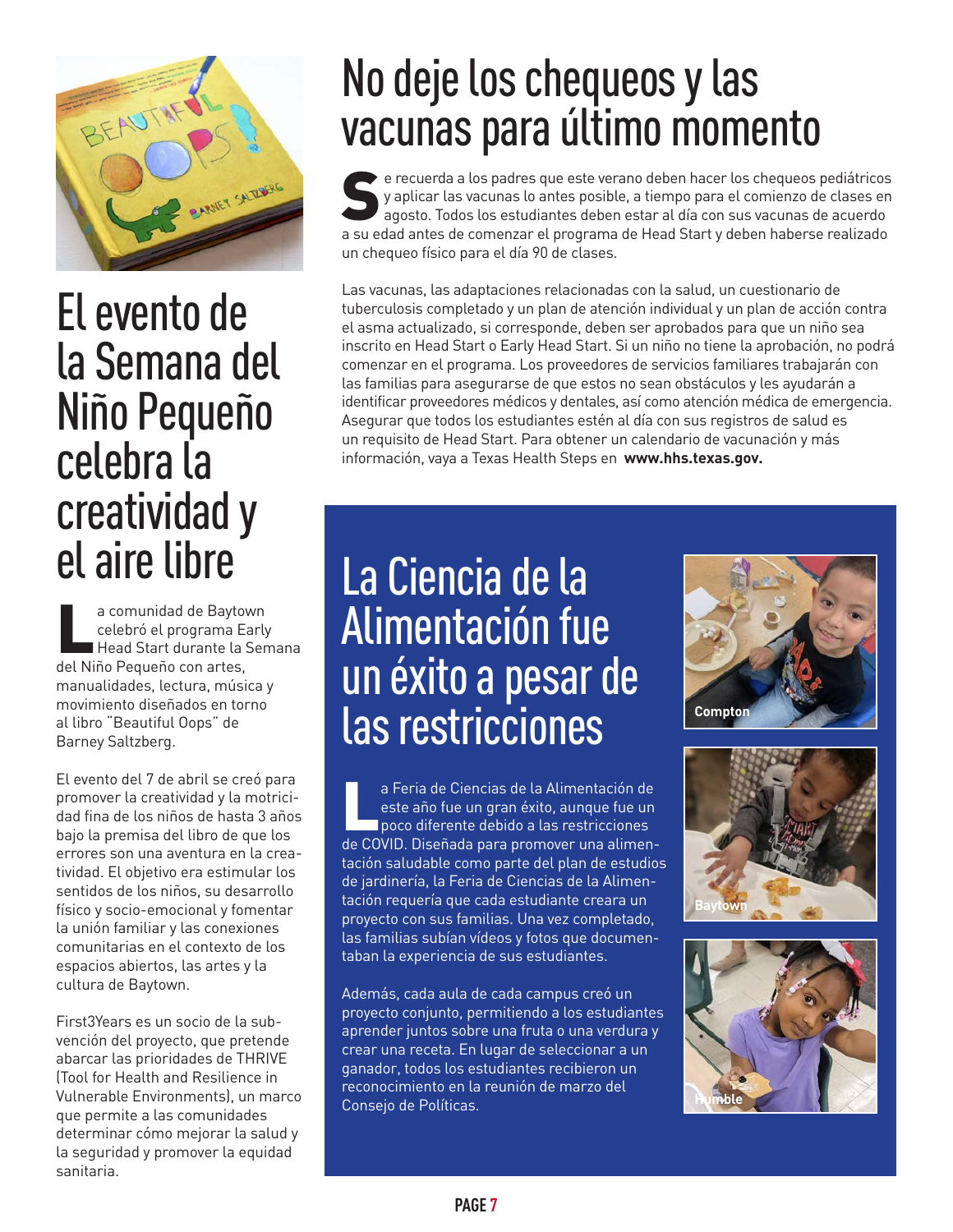# POSTÚLESE AHORA plazas disponibles en todos los campus

**Para más información, visite www.hcde-texas.org.**

**Como asistente en el programa extraescolar de Kool Kids Daycare en Pasadena, Sylvia Vasques dijo que era conveniente tener a su hijo Jaycare en una lugar donde ella trabajaba, pero tenerlo en una de las plazas de Early Ho** Pasadena, Sylvia Vasques dijo que era conveniente tener a su hijo Jayden Early Head Start de Kool Kids ha sido una ventaja. Dijo que el plan de estudios enriquecedor, la alta proporción entre maestros y estudiantes y el apoyo de la familia han permitido que Jayden, ahora de 2 años, se desarrolle y ha sido salvador para ella. Vasques, madre soltera, dijo que también ha aprendido mucho sobre el desarrollo infantil desde que Jayden está en el programa y ha tenido ayuda para conseguir leche de fórmula, toallitas y pañales.

Angelia Speegle, dijo que sus tres hijos, incluyendo su hijo más pequeño de 5 años de edad, Mariyah, han crecido muy bien en el campus Channelview de Head Start. Dijo que los maestros son amables y receptivos, y el programa atendió a la dieta especial de su hijo mayor. Además, Speegle, representante del Consejo de Políticas de Channelview, dijo que la administración es sensible a las necesidades de los campus.

Ambos padres estaban dispuestos a hacer correr a voz sobre las ventajas que ofrece el programa Head Start, ya sea a través de lugares como Kool Kids, con plazas en virtud de Early Head Start-Child Care Partnerships, Early Head Start o los campus tradicionales como Channelview. Jasmine Imo, gerente de servicios de salud y familia, dijo que Early Head Start y Head Start no solo ofrecen una educación temprana de alta calidad para los niños, sino que también ofrecen apoyo y recursos para las familias para que los niños tengan éxito - académicamente, socialmente y emocionalmente.

### Los padres tienen un rol fundamental en la transición

**L**a instructora Ruby Blue dijo que Head Start ha sentado las bases para que los estudiantes pasen con éxito de un entorno de aprendizaje a otro, y que ahora corresponde a los padres seguir preparando a sus hijos para las nuevas experiencias que les esperan. Blue dio estos consejos a los padres para ayudar a sus hijos:

- Lean juntos libros sobre el cambio a un aula nueva y sobre cómo hacer nuevos amigos.
- Visite la nueva escuela o salón de clases antes de que comiencen las clases.
- $\blacksquare$  Desarrollen una rutina tranquila y segura para dejar a su hijo y tranquilícelo con respecto a su recogida.
- $\blacksquare$  Hable con su hijo sobre cualquier preocupación que pueda tener.
- Muéstrese entusiasmado y emocionado por lo que va a suceder.







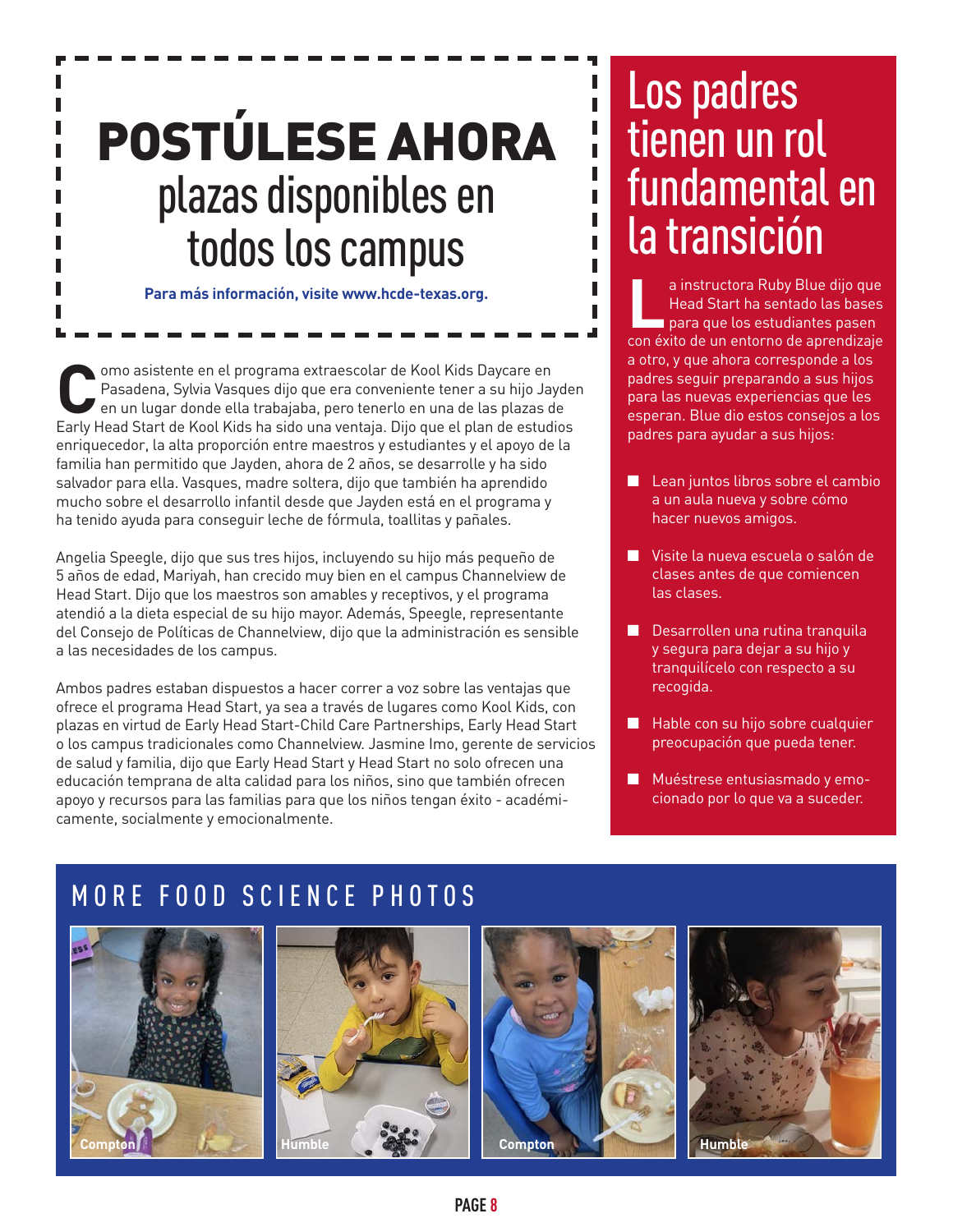### Los campus prosperan con el apoyo de una comunidad muy unida

omo todos los campus de HCDE Head Start, J.D.<br>Walker en Baytown ofrece un sólido plan de estudiantes para kínder. Pero<br>estar en el corazón de una comunidad muy unida con u Walker en Baytown ofrece un sólido plan de estudios que prepara a los estudiantes para kínder. Pero estar en el corazón de una comunidad muy unida, con un hermoso parque en la puerta y adultos mayores que ayudan a organizar eventos especiales, realmente hace que el campus sea un lugar especial, según la directora del campus, Lisa Wells.

Dado que el campus se encuentra en el Centro Comunitario J.D. Walker, que también ofrece actividades para los adultos mayores, hay oportunidades de unir fuerzas para la caza de huevos de Pascua y la celebración de festividades. Wells dijo que es un beneficio mutuo para los adultos mayores y los niños.

En la actualidad, J.D. Walker tiene 46 estudiantes de entre 3 y 5 años, que son atendidos por una plantilla de 12 personas. Además del parque, hay una zona de juegos con sombra. Wells dijo que la estrecha comunicación entre los padres y el personal, a pesar de las limitaciones del COVID, y un personal docente multicultural también hacen del campus un lugar especial que permite a los niños desarrollarse.

Al igual que J.D. Walker, John. G. Jones Learning Center de Barrett Station está situado en una comunidad muy unida y solidaria. Tanto es así, que la directora del centro, Agnes Hearon, dijo que no tiene que reclutar a los padres. Más bien vienen de boca en boca. El campus ofrece servicios de guardería para niños de seis semanas a cinco años durante el día y programas antes y después de la escuela y de verano para niños de hasta 12 años. El campus se asoció con Head Start hace 5 años, el primero del programa Child Care Partnership, y tiene nueve plazas de Early Head Start para bebés y niños pequeños.









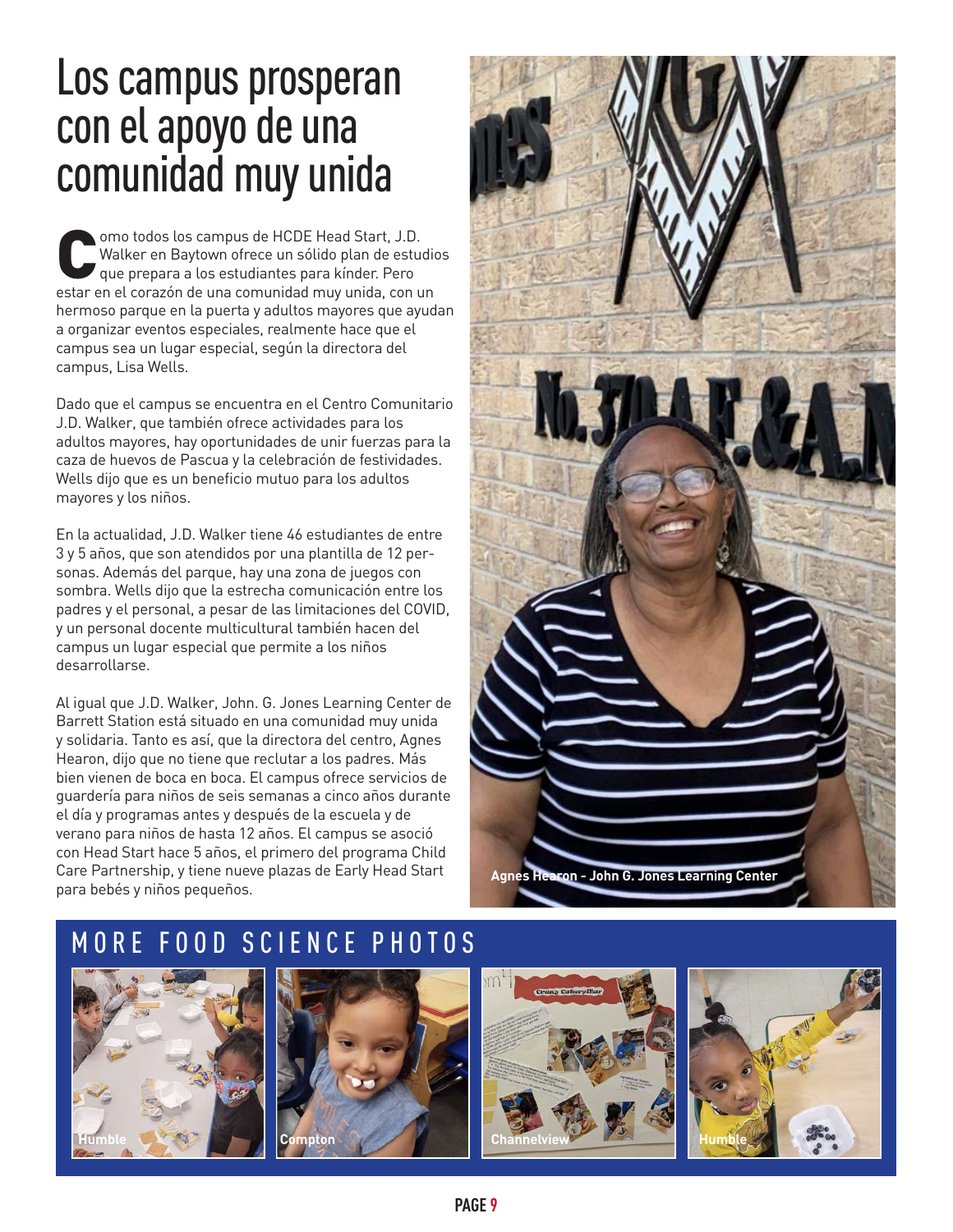# Se buscan candidatos para puestos administrativos y en el campus

 $\blacktriangleright$  e necesita un tipo especial de persona para trabajar con niños, según la directora principal de HCDE Head Start, Venetia L. Peacock. Pero si esa persona especial está buscando un puesto, HCDE Head Start lo necesita.

Peacock dijo que los candidatos deben tener buena ética de trabajo, amor por el trabajo con los niños, habilidades de organización y comprensión del servicio al cliente. A cambio, existe la promesa de un salario competitivo, un paquete completo de asistencia médica, beneficios de jubilación y seguridad social para los maestros, un calendario del distrito escolar, ayuda financiera para continuar la educación en el desarrollo infantil y un excelente ambiente de trabajo.

Lisa Boone, directora adjunta de educación y operaciones, dijo que están buscando maestros, asistentes de enseñanza, asistentes de enseñanza suplentes, cocineros, conserjes y proveedores de servicios familiares para puestos en el campus y en la administración. Boone alentó a los padres de Head Start a postularse.

**Las ferias de empleo están programadas para el 16 de junio y el 26 de julio en la oficina principal de HCDE (100), 6300 Irvington Blvd., y el 25 de junio en tres ubicaciones: la oficina principal de HCDE (100), Barrett Station y los campus de La Porte Head Start.**

**Para obtener más información y para solicitar un puesto, visite www.teachharriscounty.org/head-start**

## Barrett Station avanza con los servicios de EHS

**Barrett Station se está preparando para abrir los servicios presenciales de la escuela de verano en su ubicación tem<br>poral a partir del 14 de junio. Mientras tanto, la planifica<br>avanza en el nuevo edificio que se añadirá** presenciales de la escuela de verano en su ubicación temporal a partir del 14 de junio. Mientras tanto, la planificación avanza en el nuevo edificio que se añadirá al campus existente, lo que permitirá a Barrett Station ofrecer por primera vez un programa Early Head Start con 32 plazas. Los servicios remotos de EHS comenzaron el 2 de mayo. Los proyectos de construcción de los campus de Coolwood y Humble también avanzan. Las antiguas instalaciones de Coolwood han sido demolidas y se está iniciando la siguiente fase de limpieza de la propiedad.

### MARQUE SU CALENDARIO

#### **JUNIO**

| 1-9 Los campus de EHS están cerrados |
|--------------------------------------|
| 10-30 Horario de verano de EHS       |
| (CERRADO LOS VIERNES)                |

### **JULIO**

| 4-7 Los campus de EHS están cerrados |
|--------------------------------------|
| 11-28 Horario de verano de EHS       |
| (CERRADO LOS VIERNES)                |

### **AGOSTO**

| 5-7Fin de semana libre de impuestos |
|-------------------------------------|
|                                     |

Consulte con cada Administrador de Campus para conocer detalles sobre estos y otros eventos ya que las fechas pueden variar según cada campus.